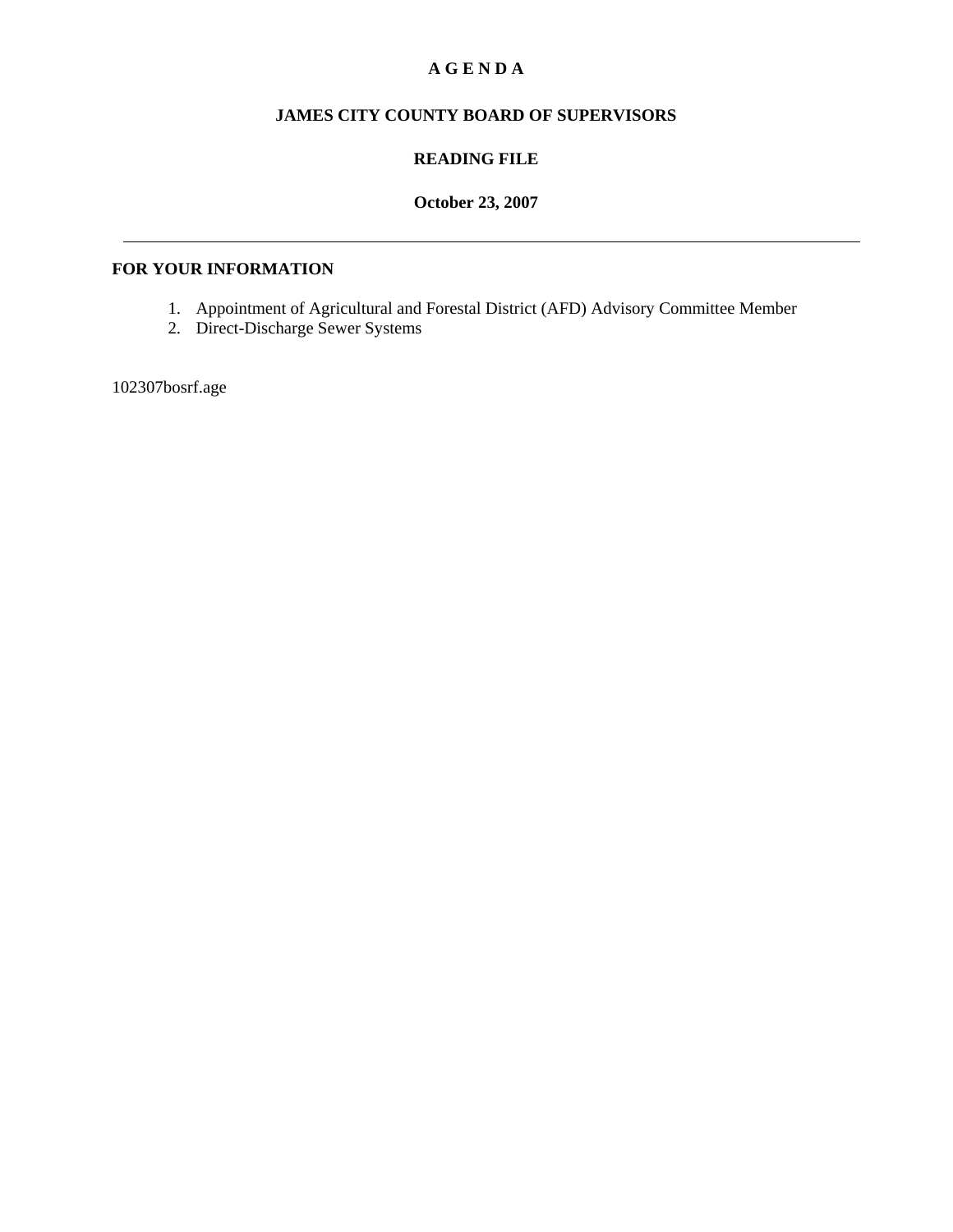#### **M E M O R A N D U M**

| DATE:           | October 23, 2007                                                                  |
|-----------------|-----------------------------------------------------------------------------------|
| TO:             | The Board of Supervisors                                                          |
| FROM:           | O. Marvin Sowers, Jr., Planning Director                                          |
| <b>SUBJECT:</b> | Appointment of Agricultural and Forestal District (AFD) Advisory Committee Member |
|                 |                                                                                   |

In the wake of the unfortunate passing of Mr. Robert Gilley, the Planning Division notes a vacancy on the AFD Advisory Committee. Staff has received only one application from Mr. Thomas L. Hitchens to serve on this Committee.

Mr. Hitchens is a lifelong County resident, having attended James Blair High School. He currently resides on Thompson Lane in the Powhatan District.

Mr. Hitchens previously served on the Powhatan Watershed Committee. He applied to serve on the AFD Advisory Committee on September 11, 2006, citing a "desire to become more active in County Government" and to "give back to the County that [he lives] in." Mr. Hitchens was unanimously endorsed by the AFD Advisory Committee as a possible appointee on October 17, 2006.

Staff requests that the Board of Supervisors act to fill this vacancy at its convenience. As a point of information, the service terms on this Committee typically carry no expiration dates, with the exception of the Board of Supervisors representative's term, which is usually a yearlong.

O. Marvin Spwers, Jr.

OMS/gs AFDvacancy.mem

Attachment:

1. Application of Thomas L. Hitchens

l

cc: Sanford B. Wanner, Clerk to the Board Elizabeth Elder, Secretary to the Board